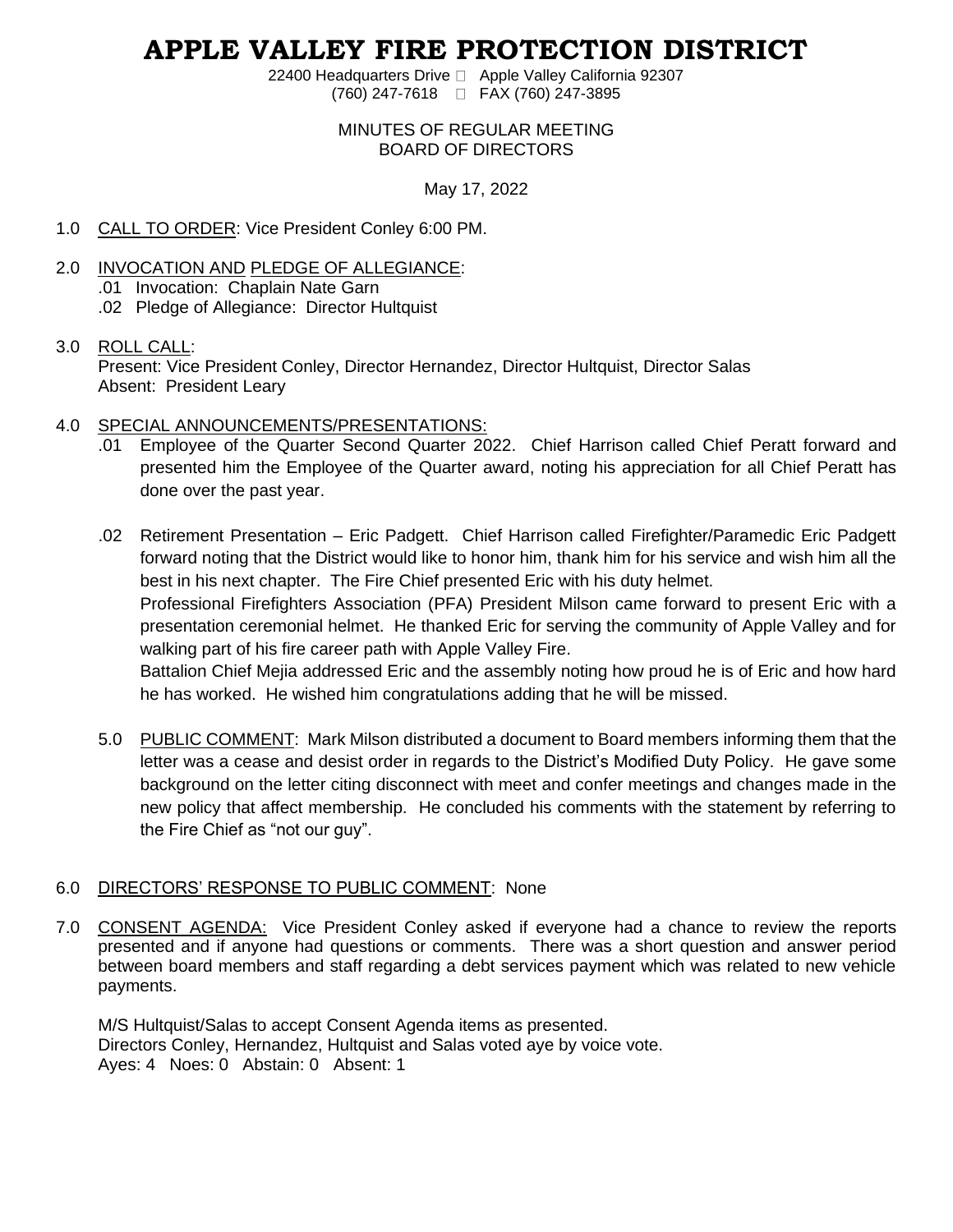## 8.0 APPROVAL OF MINUTES:

.01 Minutes of the Regular Board Meeting held on April 19, 2022. Vice President Conley asked if everyone had a chance to go over the minutes presented and if there were any questions or discussion. There were no questions or comments.

M/S Hernandez/Hultquist to approve minutes of the April 19, 2022 regular board meeting. Directors Conley, Hernandez, Hultquist and Salas voted aye by voice vote. Ayes: 4 Noes: 0 Abstain: 0 Absent: 1

9.0 CORRESPONDENCE: Vice President Conley pointed out the thank you letter from CONFIRE for the District's participation in Dispatcher Appreciation Week

## 10.0 INFORMATION & DISCUSSION ITEMS:

.01 Information Only Items: None

- .02 Discussion Items:
	- a. Chief Harrison briefed that he would like to bring some items to the Board's attention including the finance officer recruitment process. He reviewed the events preceding Finance Officer Shaker leaving the Fire District including training of Accounting Technician Amber Exley, tax rates received, preparation of preliminary budget, grants applications, finance committee meetings concluding that the District was set up well prior to Mark's departure. He briefed that the District would need to recruit for finance officer but there was no urgency because the internal plan was to outsource to Eide Bailly. He noted discussion between him and President Leary about the internal plan and adding there were some separate conversations about concerns with other alternate plans.

Chief Harrison stated that he and President Leary met on three separate occasions to discuss plans after Mark Left. Subsequently he came into the office and President Leary was meeting with Finance Officer Shaker and Ms. Simpson which he stated caused confusion since an internal plan had already been made.

The Fire Chief stated that President Leary signed a contract with Ms. Simpson and had her reporting to the board adding that the content of the contract was vague for accountability and tracking expectations. He added that this contract was done against staff recommendations.

At this time Director Hernandez interrupted the Chief and remarked they could talk about the position itself for the discussion item but timeline of events themselves is not necessarily for the purpose of this meeting.

The Fire Chief acknowledged her remark and went on to say that as the Fire Chief he could not have a member of the board... at this point Director Hernandez stopped Chief Harrison again noting that this item would be discussed further in closed session.

Chief Harrison again acknowledged her remark and then added that he also has concerns that the finance meetings need to follow Brown Act and be done publicly adding that in the past year this has not happened. Vice President Conley stopped Chief Harrison at this point saying that this was not appropriate as this is not the discussion item listed on the agenda. Chief Harrison said, "then we can table it".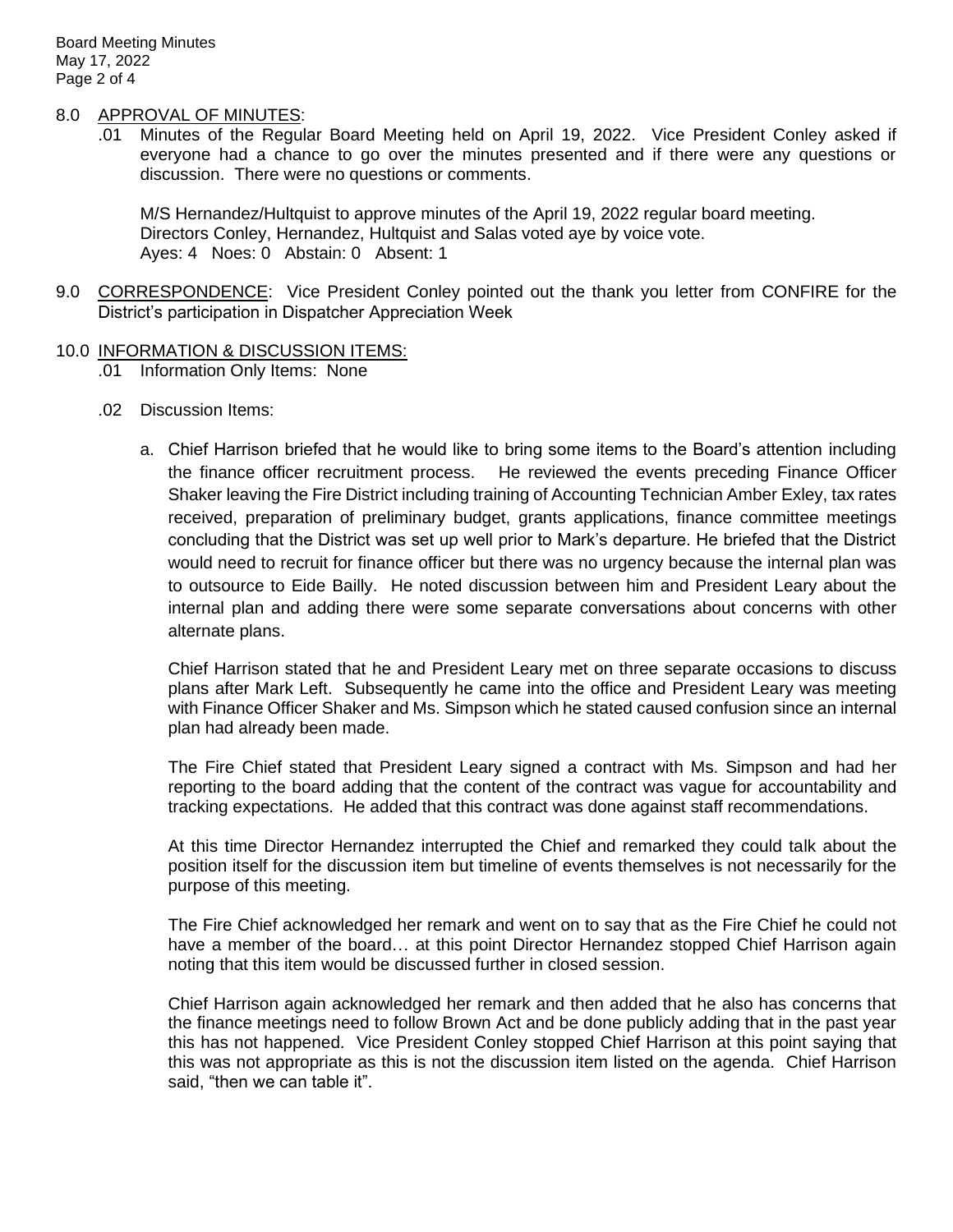## 11.0 BOARD COMMITTEE REPORTS:

.01 Finance Committee. Director Hernandez briefed that the finance committee had not met.

- 12.0 APPROVAL OF REPORTS: None.
- 13.0 PUBLIC HEARINGS: None

## 14.0 ACTION ITEMS:

.01 Finance Consultant Contract for Approval by the Board

It was decided by consensus that this item would be heard after closed session.

Out of closed session Director Salas offered an alternate option to the agenda item presented

- 1. Offer Ms. Simpson compensation at Step B on the District's salary schedule for actual hours worked up until this point
- 2. The Board would not approve the contract presented
- 3. Direction to Fire Chief Harrison to post and fill the Finance Officer vacancy according to District Personnel Rules

M/S Salas/Hernandez to approve alternate direction as noted in comments above Directors Conley, Hernandez, Hultquist and Salas voted aye by roll call vote. Ayes: 4 Noes: 0 Abstain: 0 Absent: 1

.02 Resolution 22-009 to Amend the Fiscal Year 2021-2022 Operating Budget by \$111,064 for a Total Budget of \$15,680,496 and to approve the apportionment of \$111,064 to the renovation of Station 331. There was a short discussion about priority of renovations, CIP plan, COVID relief grant applied to the CIP and direction given by the finance committee.

M/S Hultquist/Hernandez to Approve Resolution 22-009 to Amend the Fiscal Year 2021-2022 Operating Budget by \$111,064 for a Total Budget of \$15,680,496 and to approve the apportionment of \$111,064 to the renovation of Station 331 Directors Conley, Hernandez, Hultquist and Salas voted aye by roll call vote. Ayes: 4 Noes: 0 Abstain: 0 Absent: 1

.03 Resolution 22-010 approving the Addendum to Master Lease Agreement in regard to the purchase and financing of one new Pierce Arrow XT Midship Pumper. Finance Consultant Simpson briefed the Board on the changes in the lease addendum and noted that all changes had been approved by the Fire District's legal counsel at BB&K.

M/S Hernandez/Hultquist to Approve the Addendum to Master Lease Agreement in regard to the purchase and financing of one new Pierce Arrow XT Midship Pumper. Directors Conley, Hernandez, Hultquist and Salas voted aye by roll call vote. Ayes: 4 Noes: 0 Abstain: 0 Absent: 1

# 15.0 STAFF COMMENTS:

- .01 Fire Chief Harrison:
	- Thanked Administrative Staff, Amber, Silvia and Kati for stepping up, working hard and filling in where needed at Headquarters
	- Thanked Chief Peratt, Fleet Services Manager Phillips and Dennis Petersen for their work on the improvements at Station 331
	- Noted his appreciation to Captain Clemmer for his work on the EMS program